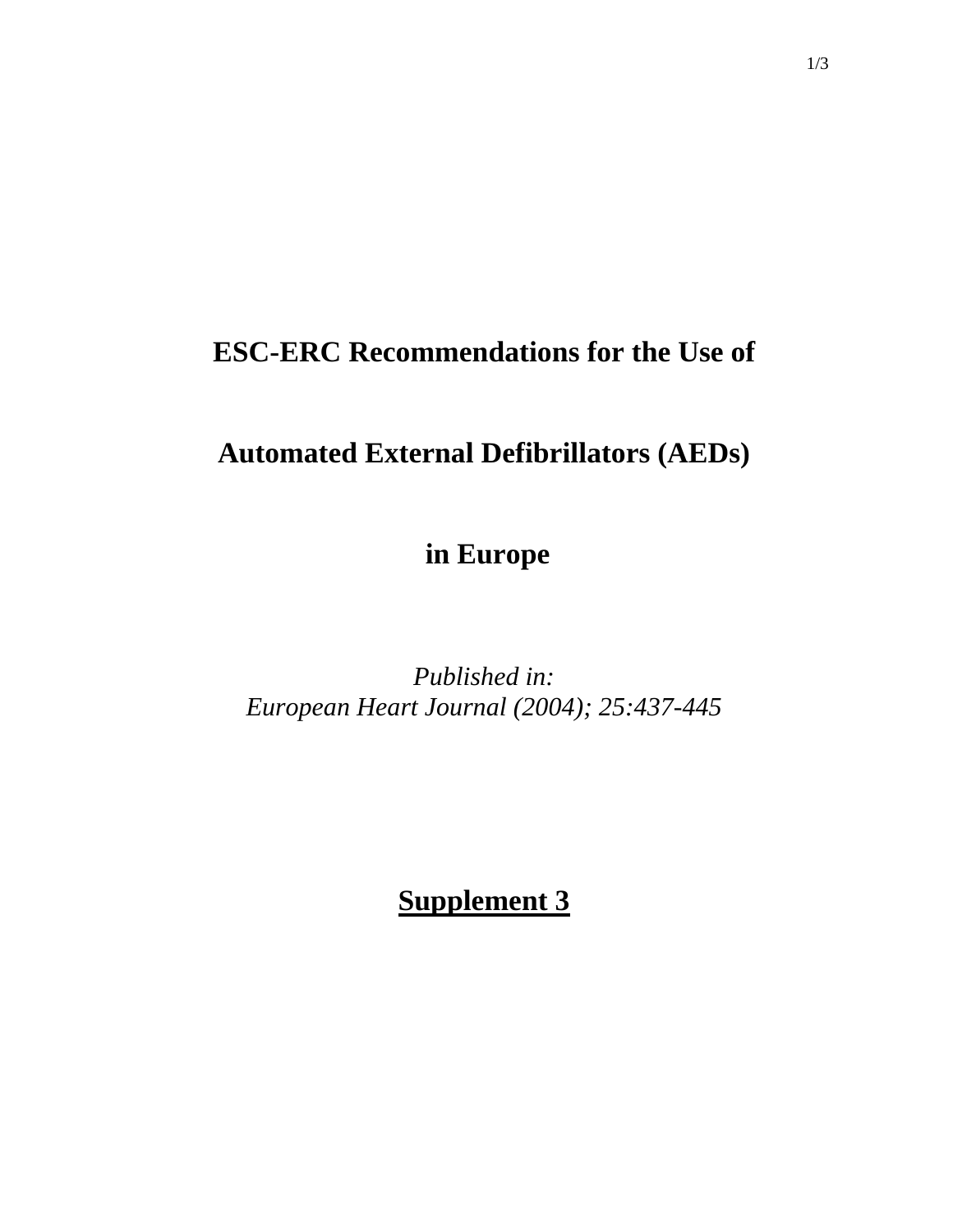## **Automated External Defibrillators programmes in Europe: SWOT analysis**

The participants of the Policy Conference on ESC-ERC Recommendations for the Use of Automated External Defibrillators have systematically evaluated the current situation on the use of AEDs in Europe by applying the so called "SWOT Analysis". This approach is based on the identification of the Strengths, the Weaknesses, the Opportunities and the Threats of a given issue. This exercise has provided the foundation for recommendations on early defibrillation programmes in Europe.

The results of the SWOT analysis are reported in **Table I** and are commented on below. The time is ripe for looking ahead in the area of AED programmes. Among **strengths**, the robust scientific data have demonstrated that there is need for community-based strategies for AEDs and the technology has made available products that can face the challenge. Interdisciplinary collaborations among the different professionals are being established and public awareness is rising in response to education on the issues of sudden cardiac death that is being disseminated by scientific societies in Europe. Few **weaknesses** are still present and should be targeted by specific actions. While there is a flourishing of AED programmes they are still often conducted by placing more emphasis on the assessment of the number of lives saved than on the development of methodological tools to allow comparisons of the different studies. Specifically there is an urgent need for the development of uniform schemes for data collection, event reporting and cost assessment. The lack of uniform European legislation and the difficulty in reducing the time between "loss of consciousness" to the call of Emergency Medical Service (EMS) as well as the still sub-optimal EMS response time are listed among perceived weaknesses of most programmes. Some of the **threats** are easier to spot than to overcome: the fund raising issue remains undefined as until now it has relied too much on private initiatives rather than on governmental plans. Not all the stake holders have yet been systematically involved in planning and supporting AED programmes and finally the competition of other health priorities may limit the success of widespread availability of early defibrillation. Luckily however the **opportunities** are numerous and should provide the foundation for setting more and better planned programmes. There is the clear perception of enthusiasm among healthcare providers, health authorities and citizens to make early defibrillation a successful addition to EMS. Fire-fighters and policemen that are being approached are usually willing to learn Basic Life Support (BLS) and defibrillation and to accept the responsibility of serving on AED programmes. Governmental support is progressively increasing and there are now more opportunity and less reluctance among politicians to discuss sudden cardiac death and its prevention.

*Overall the SWOT analysis has conferred to the Panel a very encouraging message that calls for the identification of a basic set of general criteria that should be followed in order to initiate an early defibrillation program.*